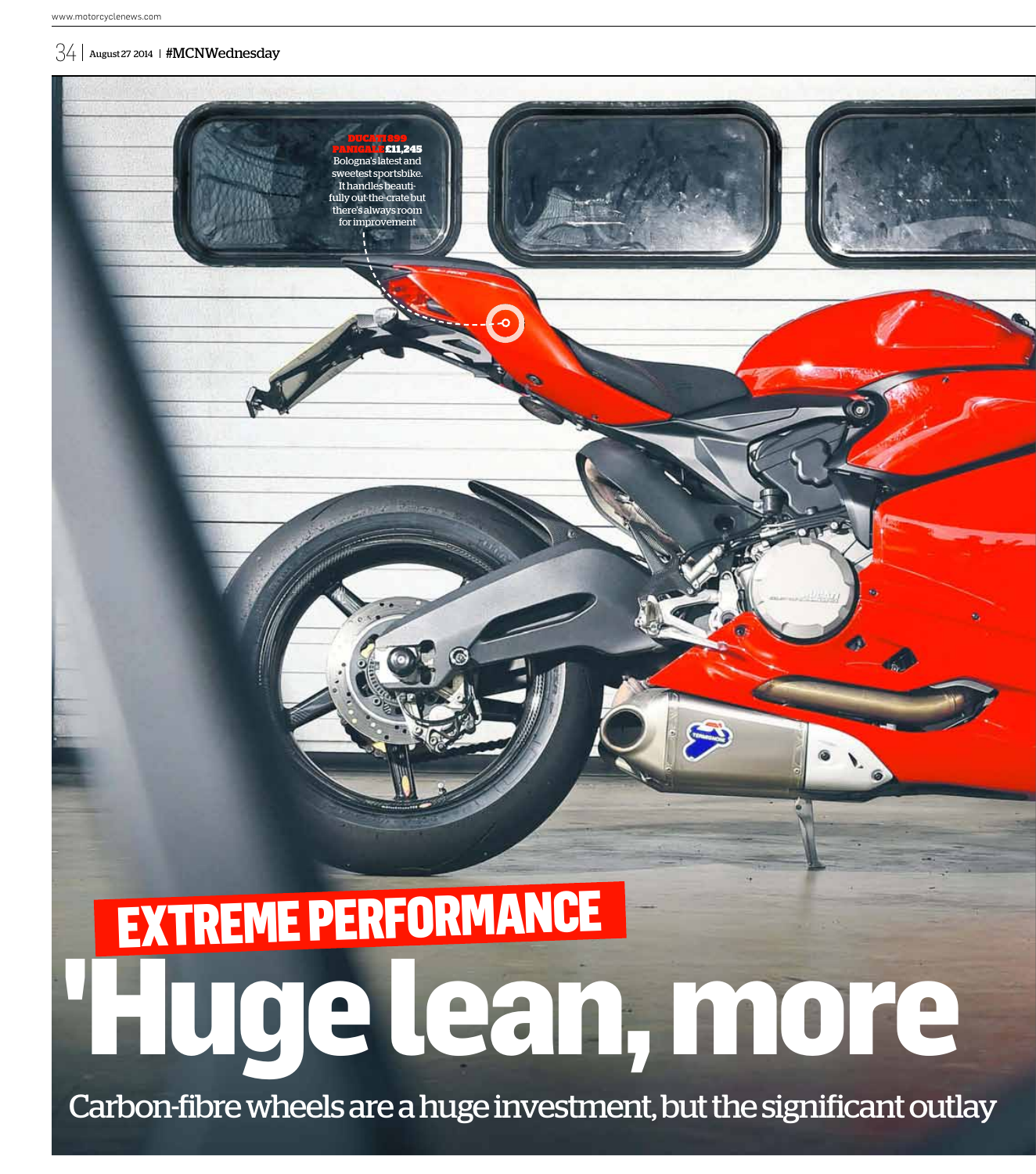www.motorcyclenews.com/digital





**tech resin loveliness is the icing on the panettone**

# 1988888888888888888888  $\frac{1}{\sqrt{2}}\frac{1}{\sqrt{2}}\frac{1}{\sqrt{2}}\frac{1}{\sqrt{2}}\frac{1}{\sqrt{2}}\frac{1}{\sqrt{2}}\frac{1}{\sqrt{2}}\frac{1}{\sqrt{2}}\frac{1}{\sqrt{2}}\frac{1}{\sqrt{2}}\frac{1}{\sqrt{2}}\frac{1}{\sqrt{2}}\frac{1}{\sqrt{2}}\frac{1}{\sqrt{2}}\frac{1}{\sqrt{2}}\frac{1}{\sqrt{2}}\frac{1}{\sqrt{2}}\frac{1}{\sqrt{2}}\frac{1}{\sqrt{2}}\frac{1}{\sqrt{2}}\frac{1}{\sqrt{2}}\frac{1}{\sqrt{2}}$

#### **By Michael Neeves** -<br>NIOR ROAD TESTER

SENIOR R ucati's new 899 Panigale has taken over from the GSX-R750 as the cornering connoisseur's sportsbike of choice. It pulls off the neat trick of letting you think you're an amazing rider, even when actually it's the bike doing all the hard work. No other supersports or superbike offers such a delightfully delicious mix of power and handling.

It has a funky, lightweight aluminium airbox chassis; a snarling, rev-hungry, over-square race engine; fully adjustable suspension and the  $\overline{\text{st}}$  in electronic rider aids: from **promodes to traction control,**  $\overline{\text{rgs}}$  ABS and a quickshifter.

, unlike its more exotic, expensive, bigger Panigale brothers, the Ducati is built down to a price and comes with cast aluminium wheels. OK, they're not exactly heavy, but in sportsbike wheel terms, they're at the bottom of the evolutionary scale.

Lightweight wheels are motorcycling objects of desire; they come with the unique promise of making your bike sexier and faster.

Blackstone Text

Expensive forged aluminium wheels from manufacturers like Marchesini and OZ, fitted to bikes like the 1199 Panigale R and BMW HP4, save around a kilo in weight over a set of cast wheels. And the forged magnesium hoops fitted to the £54,000 Ducati 1199 Superleggera save you another kilo more.

This kind of weight saving isn't exactly 'Slimmer of the Year' stuff, but wheel manufacturers will happily tell you all about the benefits in reducing rotational and gyroscopic inertia, and of course shedding unsprung weight, when you're trying to turn, brake and accelerate as efficiently as possible.

So do lightweight wheels really make a difference, or are we being spun a yarn? To find out we've taken MCN's long-term Ducati 899 Panigale test bike and fitted it with a set of ultra-light £2287 BST prepeg carbon-fibre wheels. We'll set a lap time at Rockingham's *Continued over*

# **speed, less effort'**

does bring significant improvements and not just to lap times

**NASSAL**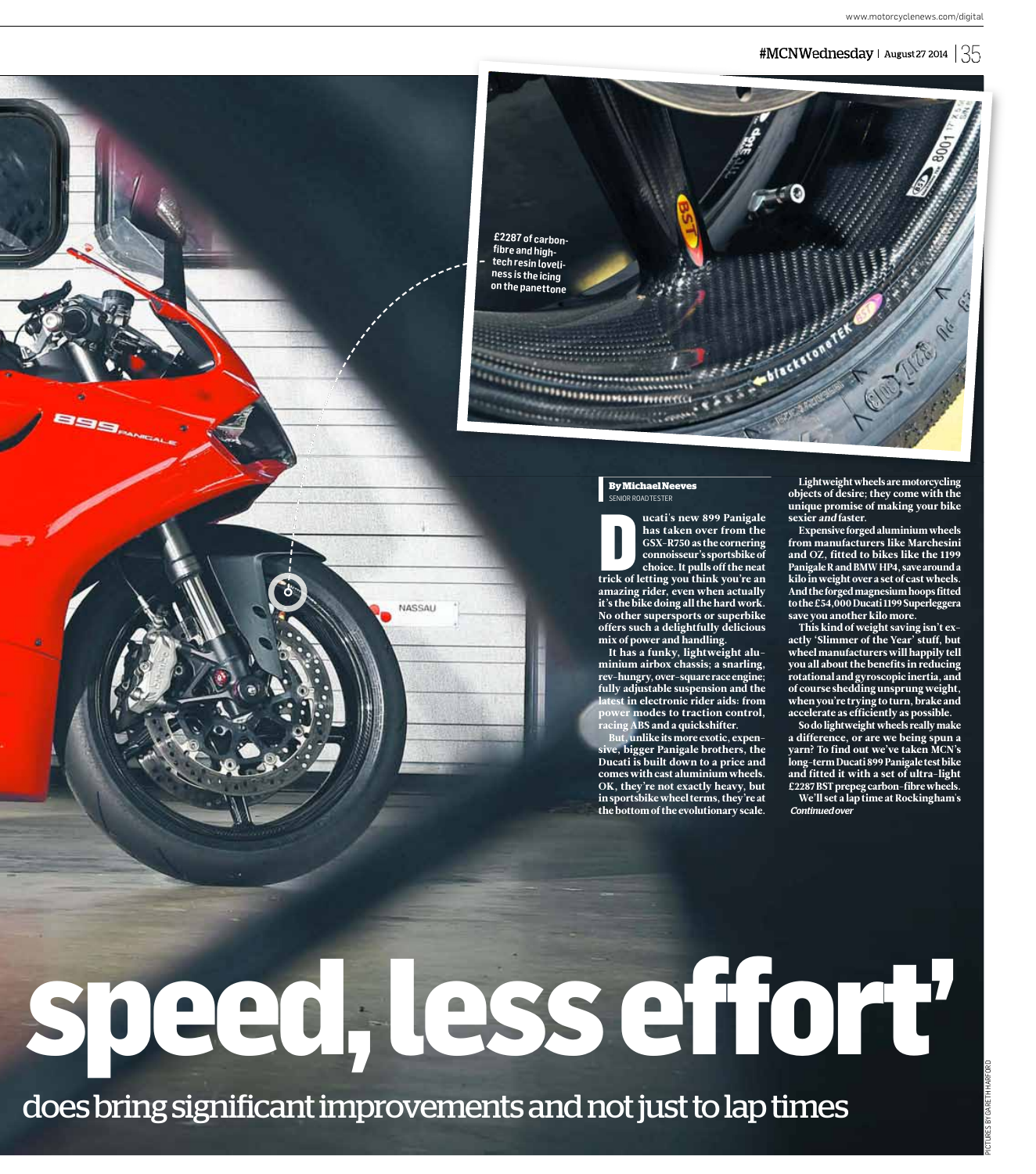

'Carbon wheels make a big difference, you can feel the tyres digging their claws deeper into the Tarmac'

National circuit layout on the Ducati's standard wheels, and then again on the carbon-fibre BSTs. They'll both be shod with the same road-compound Pirelli Diablo Super Corsa SP rubber and ridden in the same conditions, by the same rider, recorded with a datalogger.

Yes, £2287 is a lot of cash and for that money the BSTs don't even come with discs, but you do get lightweight spacers, bearings, a sprocket carrier, cush drive, valves and a rear sprocket in the size of your choice.

BST's UK distributor HPS (www. BikeHPS.com) says the new generation of carbon wheels featuring the latest composite technology and resins aren't just lighter than cast and forged aluminium, they're stronger and more durable, too. Depending on your bike and how heavy your standard wheels

are in the first place (usually around 10-15kg a pair), carbon wheels can save you over 4 kg.

Now we're familiar with the theory, it's time to take to the track.

As standard, it's hard to imagine how you could improve on the 899's brilliance. Being super-critical, you could say braking power isn't great and you've got to keep the 148bhp Superquadro engine on the boil with a flurry of gearchanges during each lap. But once you've got used to all that, the Ducati is the track-addict's perfect drug.

It handles far sweeter than any 1199 Panigale and you can carry ridiculously high corner speeds and big lean angles in complete safety. The 899's power delivery is linear and easy to manage. The quickshifter is sublime and there's



**899's cast rims weigh around 15kg a pair** 



**High-tech carbon-fibre BSTs save 4kg**

traction control to back you up if you get carried away.

The Ducati isn't hard work like a peaky, rev-hungry 600, or ready to eject you under hard acceleration, like a 1000. Put simply, the 899 is fun, non-threatening and easy on tyres. It's a joy to lap and lap… and lap, as fast as you dare. I set a base time of 1:18.71.

Within just a couple of corners it's crystal clear the carbon wheels make a big difference. Suddenly the 899 is even easier to get around the track and you can feel the tyres digging their claws into the tarmac even deeper.

Backing-off the front and rear compression damping slightly lets the lighter wheels track the surface even more smoothly and the softened suspension gives more grip and a plusher, more comfortable ride.

From the seat of your pants, the Ducati feels lighter and more agile at speed, and looking at the data there are tangible improvements. Acceleration is stronger so the 899 is faster down the straights, and you can generate higher lean angles and corner speeds. The tyres were also less scrubbed using the carbon-fibre wheels.

The data shows a few stand-out stats with the carbon wheels. Flicking the 899 from side-to-side through the 3rd gear Gretton flip-flop is easier and results in a 3mph faster exit speed and you can carry an extra 10mph into the 4th gear downhill Deene section. The amount of lean and brake you can carry into the apex of the 2nd gear Tarzan hairpin is impressive, too.

So there's initial disappointment when our datalogger only shows a 0.63